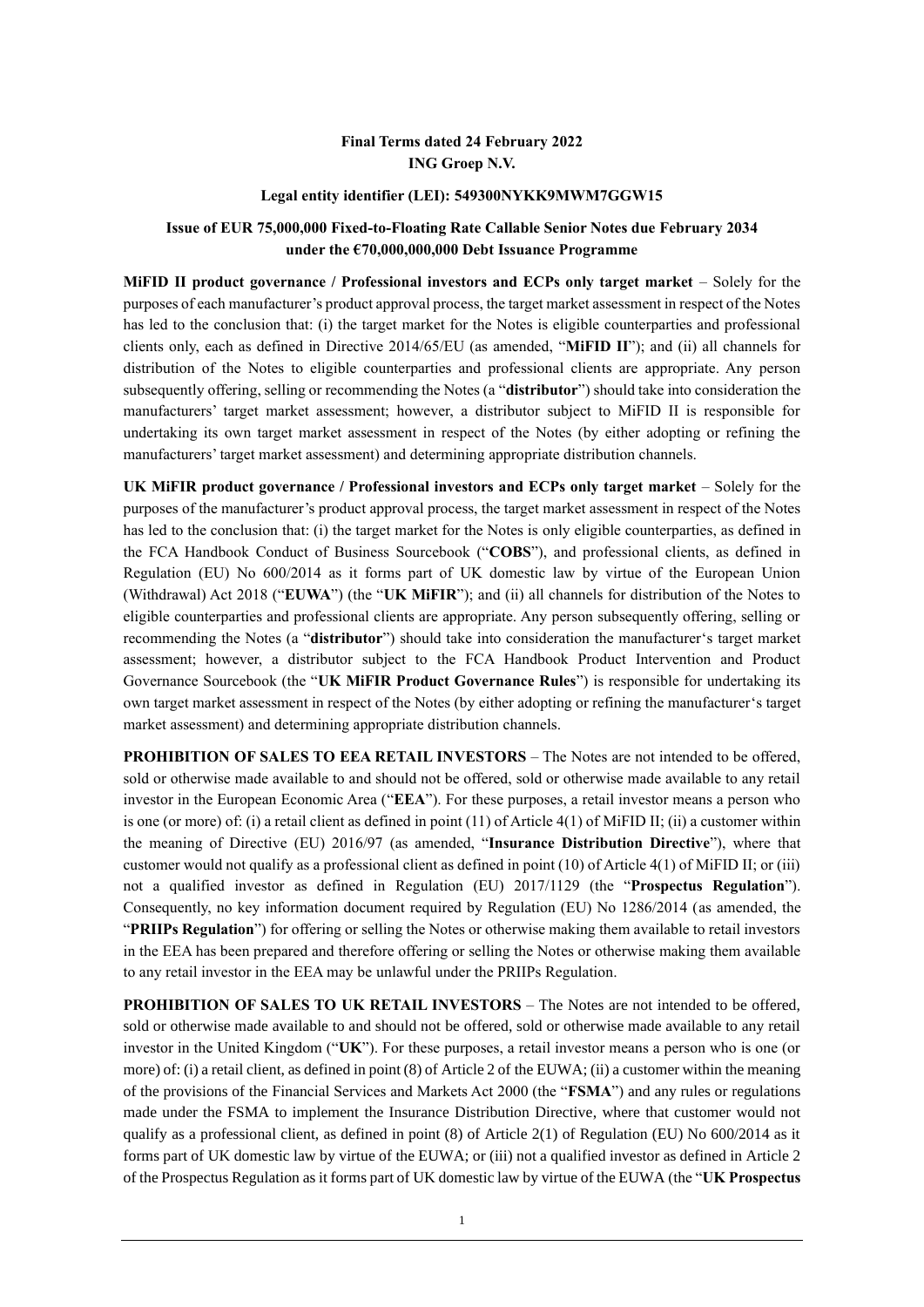**Regulation**"). Consequently no key information document required by the PRIIPs Regulation as it forms part of UK domestic law by virtue of the EUWA (the "**UK PRIIPs Regulation**") for offering or selling the Notes or otherwise making them available to retail investors in the UK has been prepared and therefore offering or selling the Notes or otherwise making them available to any retail investor in the UK may be unlawful under the UK PRIIPs Regulation.

The Prospectus referred to below (as completed by these Final Terms) has been prepared on the basis that any offer of Notes in any Member State of the European Economic Area (each, a "**Relevant State**") will be made pursuant to an exemption under the Prospectus Regulation from the requirement to publish a prospectus for offers of the Notes and any offer of the Notes in the UK will be made pursuant to an exemption under the UK Prospectus Regulation from the requirement to publish a prospectus for offers of Notes. Accordingly any person making or intending to make an offer in that Relevant State or the UK of the Notes may only do so in circumstances in which no obligation arises for the Issuer or any Dealer to publish a prospectus pursuant to Article 3 of the Prospectus Regulation (or the UK Prospectus Regulation, as the case may be) or supplement a prospectus pursuant to Article 23 of the Prospectus Regulation (or the UK Prospectus Regulation, as the case may be), in each case, in relation to such offer. Neither the Issuer nor any Dealer has authorised, nor do they authorise, the making of any offer of Notes in any other circumstances.

#### **Part A — Contractual Terms**

These Final Terms have been prepared for the purpose of Article 8 of Regulation (EU) 2017/1129, as amended, and must be read in conjunction with the base prospectus consisting of separate documents (i.e. (i) the securities note dated 26 March 2021 and its supplement(s) (if any) (the "**Securities Note**") and (ii) the registration document of ING Groep N.V. (the "**Issuer**") dated 26 March 2021, and its supplement(s) (if any)) (the "**Registration Document**" and together with the Securities Note, the "**Prospectus**")) pertaining to the  $\epsilon$ 70,000,000,000 Debt Issuance Programme. Terms used herein shall be deemed to be defined as such for the purposes of the Terms and Conditions of the Notes (the "**Conditions**") set forth in the Prospectus. Full information on the Issuer and the offer of the Notes is only available on the basis of the combination of the Prospectus, any supplements thereto and these Final Terms. The Prospectus and any supplements thereto are available for viewing at the Issuer's website (www.ing.com/Investor-relations/Fixed-incomeinformation.htm) and copies may be obtained from ING Groep N.V., c/o ING Bank N.V. at Foppingadreef 7, 1102 BD Amsterdam, The Netherlands.

Prospective investors should carefully consider the section "*Risk Factors*" in the Prospectus.

| 1              | Issuer:                                                                            | ING Groep N.V.                       |
|----------------|------------------------------------------------------------------------------------|--------------------------------------|
| $\overline{c}$ | Series Number:<br>(i)                                                              | 240                                  |
|                | Tranche Number:<br>(i)                                                             | $\mathbf{I}$                         |
|                | (iii) Date on which the Notes will be<br>consolidated and form a single<br>series: | Not Applicable                       |
| 3              | Specified Currency or Currencies:                                                  | Euro (EUR or $\epsilon$ )            |
| 4              | <b>Aggregate Nominal Amount:</b>                                                   |                                      |
|                | Tranche:<br>(i)                                                                    | €75,000,000                          |
|                | Series:<br>(i)                                                                     | €75,000,000                          |
| 5              | <b>Issue Price:</b>                                                                | 100% of the Aggregate Nominal Amount |

| <b>General Description of the Notes</b> |  |
|-----------------------------------------|--|
|-----------------------------------------|--|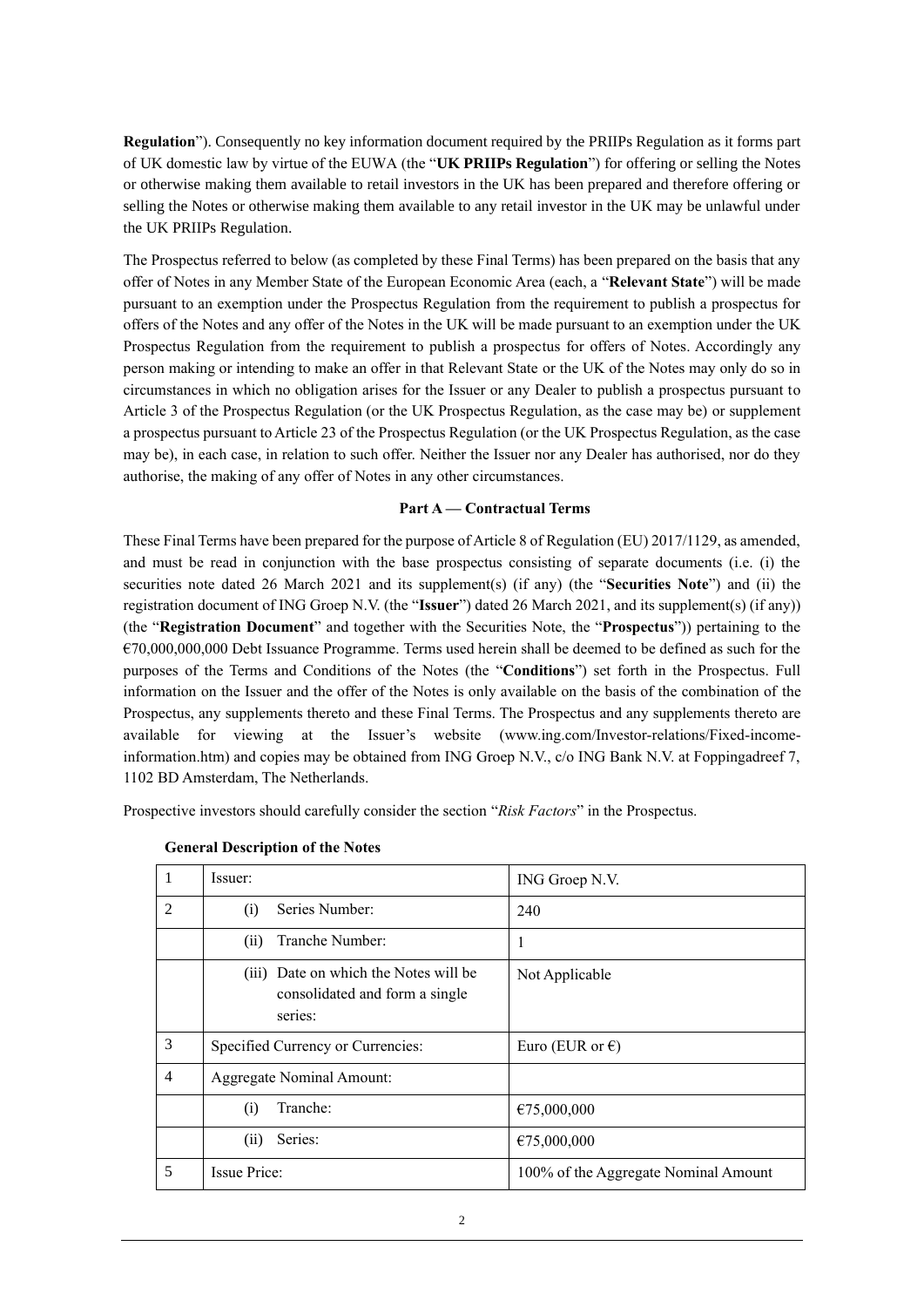| 6      | Specified Denominations:<br>(i)                                                              | €100,000                                                                                                                                                                                                                                                                                                                                                                                      |
|--------|----------------------------------------------------------------------------------------------|-----------------------------------------------------------------------------------------------------------------------------------------------------------------------------------------------------------------------------------------------------------------------------------------------------------------------------------------------------------------------------------------------|
|        | <b>Calculation Amount:</b><br>(ii)                                                           | Not Applicable                                                                                                                                                                                                                                                                                                                                                                                |
| $\tau$ | Issue Date:<br>(i)                                                                           | 24 February 2022                                                                                                                                                                                                                                                                                                                                                                              |
|        | Interest Commencement Date:<br>(ii)                                                          | <b>Issue Date</b>                                                                                                                                                                                                                                                                                                                                                                             |
| 8      | Maturity Date:                                                                               | Interest Payment Date falling in or nearest to<br>February 2034                                                                                                                                                                                                                                                                                                                               |
| 9      | <b>Interest Basis:</b>                                                                       | 1.876% fixed rate from (and including) the<br>Issue Date to (but excluding) the Optional<br>Redemption<br>(further<br>Date<br>particulars<br>specified in paragraph 14 below)<br>3 month EURIBOR $+$ 1.04% floating rate<br>including)<br>Optional<br>from<br>(and<br>the<br>Redemption Date to (but excluding) the<br>Maturity Date (further particulars specified in<br>paragraph 15 below) |
| 10     | Redemption/Payment Basis:                                                                    | Subject to any purchase and cancellation or<br>early redemption, the Notes will be redeemed<br>on the Maturity Date at 100% of their<br>Aggregate Nominal Amount.                                                                                                                                                                                                                             |
| 11     | Change of Interest Basis:                                                                    | In accordance with paragraphs 14 and 15<br>below                                                                                                                                                                                                                                                                                                                                              |
| 12     | Put/Call Options:                                                                            | <b>Issuer Call</b><br>(further particulars specified in paragraph 17<br>below)                                                                                                                                                                                                                                                                                                                |
| 13     | Status of the Notes:<br>(i)<br>$(i)(a)$ Waiver of set-off and Status of the<br>Senior Notes: | Senior<br>Waiver of set-off (Condition 2) applicable.                                                                                                                                                                                                                                                                                                                                         |

# **Provisions relating to Interest (if any) payable**

| 14 | <b>Fixed Rate Note and Fixed Rate Reset Note</b><br><b>Provisions</b> | Applicable (in relation to the period from<br>(and including) the Issue Date to (but<br>excluding) the Optional Redemption Date)                                                                                             |
|----|-----------------------------------------------------------------------|------------------------------------------------------------------------------------------------------------------------------------------------------------------------------------------------------------------------------|
|    | Fixed Rate Note provisions:<br>(a)                                    | Applicable                                                                                                                                                                                                                   |
|    | Rate of Interest:<br>(i)                                              | 1.876% per annum payable annually in arrear                                                                                                                                                                                  |
|    | Interest Payment Date(s):<br>(ii)                                     | 24 February in each year, commencing on 24<br>February 2023, up to and including the<br>Optional Redemption Date, adjusted in<br>accordance with the Business<br>Day<br>Convention specified in sub-paragraph<br>$14(vii)$ . |
|    | (iii) Fixed Coupon Amount(s):                                         | $€1,876$ per Specified Denomination                                                                                                                                                                                          |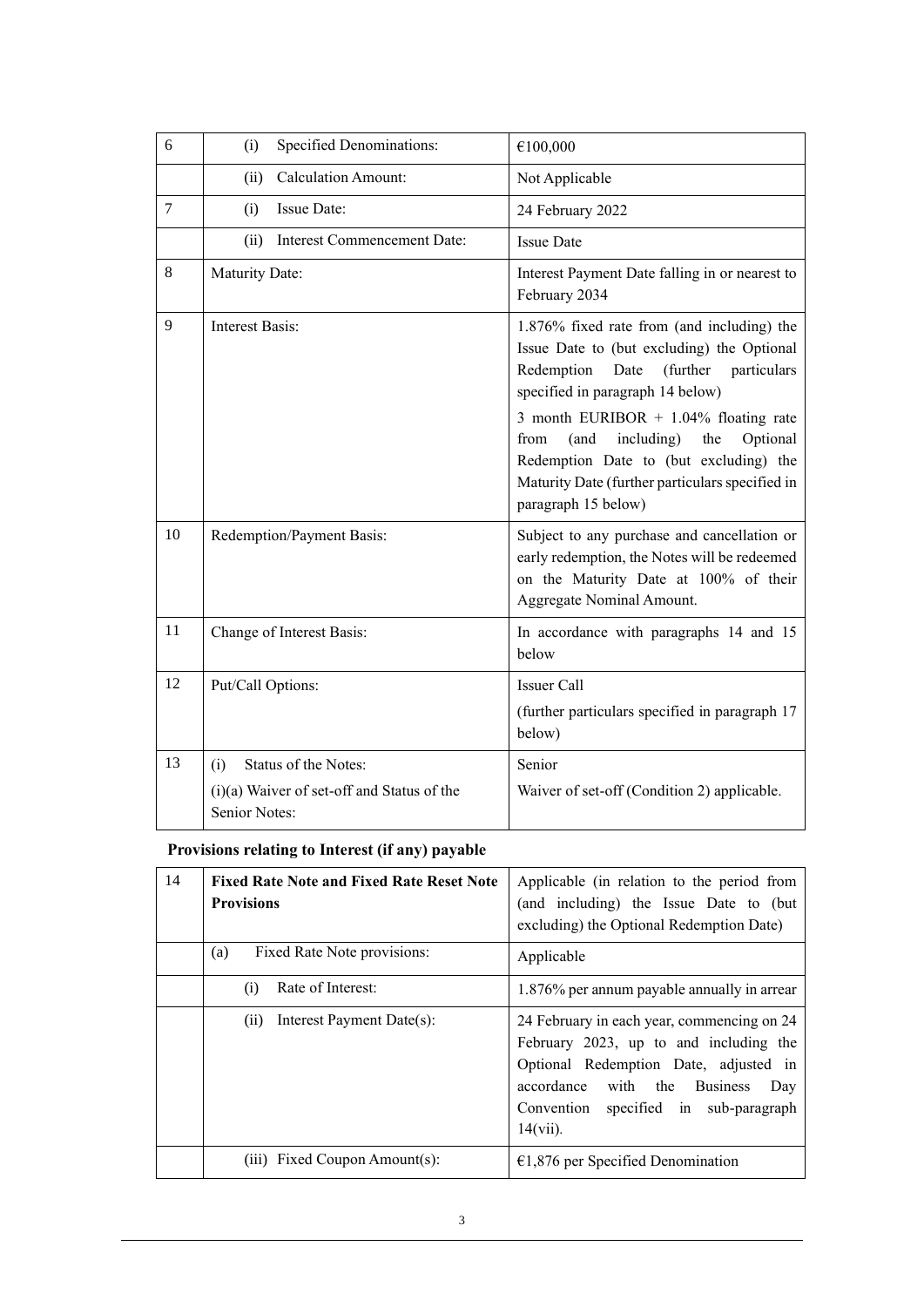|    | (iv) Broken Amount(s):                                                                                                                    | Not Applicable                                                                                                                                                                                                          |
|----|-------------------------------------------------------------------------------------------------------------------------------------------|-------------------------------------------------------------------------------------------------------------------------------------------------------------------------------------------------------------------------|
|    | Day Count Fraction:<br>(v)                                                                                                                | Actual/Actual (ICMA)                                                                                                                                                                                                    |
|    | (vi) Determination Dates:                                                                                                                 | 24 February in each year                                                                                                                                                                                                |
|    | (vii) Business Day Convention:                                                                                                            | Following<br><b>Business</b><br>Convention<br>Day<br>(Unadjusted)                                                                                                                                                       |
|    | (viii) Interest Amount Adjustment:                                                                                                        | Not Applicable                                                                                                                                                                                                          |
|    | (ix) Additional Business Centre(s):                                                                                                       | No Additional Business Centre(s)                                                                                                                                                                                        |
|    | Party responsible for calculating the<br>(X)<br>Interest Amount(s) (if not the<br>Calculation Agent):                                     | ING Bank N.V. as Calculation Agent                                                                                                                                                                                      |
|    | (xi) Other terms relating to the method<br>of calculating interest for Fixed Rate<br>Notes:                                               | None                                                                                                                                                                                                                    |
|    | Additional provisions in relation to Fixed<br>(b)<br><b>Rate Reset Notes</b>                                                              | Not Applicable                                                                                                                                                                                                          |
| 15 | <b>Floating Rate Note Provisions</b>                                                                                                      | Applicable (in relation to the period from<br>(and including) the Optional Redemption<br>Date to (but excluding) the Maturity Date                                                                                      |
|    | Specified<br>Period(s)/Specified<br>(i)<br><b>Interest Payment Dates:</b>                                                                 | The Specified Interest Payment Dates are 24<br>May 2033, 24 August 2033, 24 November<br>2033 and 24 February 2034, subject to<br>adjustment in accordance with the Business<br>Day Convention specified in 15(ii) below |
|    | <b>Business Day Convention:</b><br>(ii)                                                                                                   | Modified<br>Following<br><b>Business</b><br>Day<br>Convention (Adjusted)                                                                                                                                                |
|    | (iii) Additional Business Centre(s):                                                                                                      | No Additional Business Centre(s)                                                                                                                                                                                        |
|    | (iv) Manner in which the Rate of Interest<br>and Interest Amount(s) is/are to be<br>determined:                                           | <b>Screen Rate Determination</b>                                                                                                                                                                                        |
|    | Party responsible for calculating the<br>(v)<br>Interest<br>Rate<br>of<br>and<br>Interest<br>Amount(s) (if not the Calculation<br>Agent): | ING Bank N.V. as Calculation Agent                                                                                                                                                                                      |
|    | (vi) ISDA Determination:                                                                                                                  | Not Applicable                                                                                                                                                                                                          |
|    | (vii) Screen Rate Determination:                                                                                                          | Applicable                                                                                                                                                                                                              |
|    | - Reference Rate:                                                                                                                         | 3 month EURIBOR                                                                                                                                                                                                         |
|    | - Interest Determination Date(s):                                                                                                         | Second TARGET Business Day prior to the<br>first day in each Interest Period                                                                                                                                            |
|    | - Relevant Screen Page(s):                                                                                                                | Reuters Page EURIBOR01                                                                                                                                                                                                  |
|    | (viii) Linear Interpolation:                                                                                                              | Not Applicable                                                                                                                                                                                                          |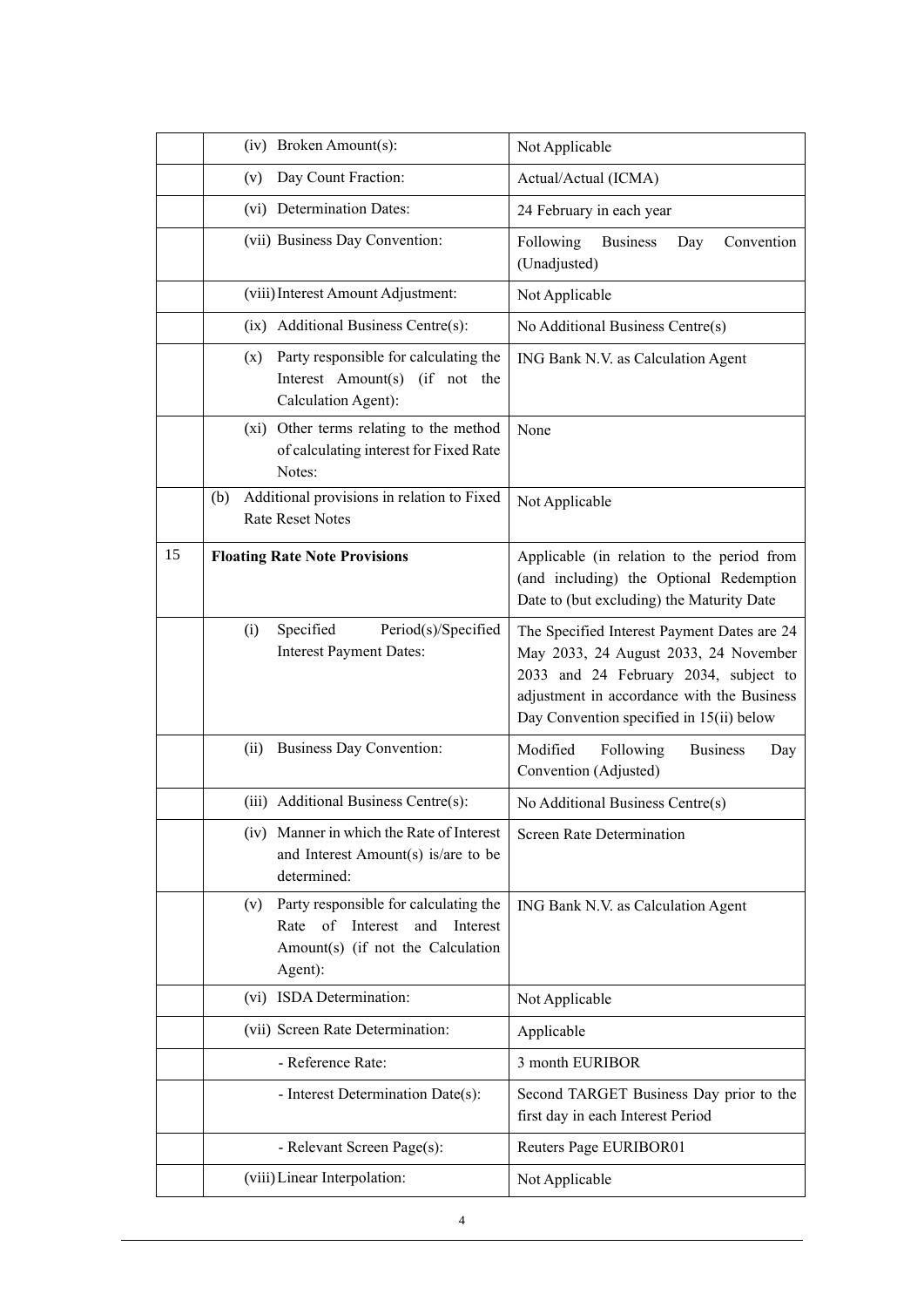|    | $(ix)$ Margin(s):                  | $+1.04\%$ per annum                        |
|----|------------------------------------|--------------------------------------------|
|    | Minimum Rate of Interest:<br>(x)   | Not Applicable                             |
|    | (xi) Maximum Rate of Interest:     | Not Applicable                             |
|    | (xii) Day Count Fraction:          | Actual/360                                 |
|    | (xiii) Benchmark Discontinuation:  | <b>Benchmark Discontinuation (General)</b> |
|    | (xiv) Pre-Cessation Trigger:       | Applicable                                 |
| 16 | <b>Zero Coupon Note Provisions</b> | Not Applicable                             |

# **Provisions relating to Redemption**

| 17 | <b>Issuer Call</b>                                                                                                      | Applicable                            |
|----|-------------------------------------------------------------------------------------------------------------------------|---------------------------------------|
|    | Optional Redemption Date(s):<br>(i)                                                                                     | 24 February 2033                      |
|    | Optional Redemption Amount of<br>(ii)<br>each Note:                                                                     | $€100,000$ per Specified Denomination |
|    | (iii) If redeemable in part:                                                                                            | Not Applicable                        |
|    | (iv) Notice period:                                                                                                     | As per Conditions                     |
| 18 | <b>Investor Put</b>                                                                                                     | Not Applicable                        |
| 19 | <b>Regulatory Call</b>                                                                                                  | Not Applicable                        |
| 20 | <b>Loss Absorption Disqualification Call</b>                                                                            | Applicable                            |
|    | Optional Redemption Amount of<br>(i)<br>each Note:                                                                      | $€100,000$ per Specified Denomination |
|    | Notice period:<br>(ii)                                                                                                  | As per Conditions                     |
|    | (iii) Full exclusion required or partial<br>exclusion sufficient:                                                       | Partial exclusion sufficient          |
| 21 | <b>Final Redemption Amount of each Note:</b>                                                                            | $€100,000$ per Specified Denomination |
| 22 | <b>Early Redemption Amount</b>                                                                                          |                                       |
|    | Early Redemption Amount of each<br>(i)<br>Note payable on redemption for<br>taxation reasons or on event of<br>default: | Condition $6(f)(i)$ applies           |
|    | Notice period:<br>(ii)                                                                                                  | As per Conditions                     |

# **General Provisions Applicable to the Notes**

| 23 | Form of Notes: |                                                                                                                                                                                                                                       |
|----|----------------|---------------------------------------------------------------------------------------------------------------------------------------------------------------------------------------------------------------------------------------|
|    | Form:          | <b>Bearer Notes:</b>                                                                                                                                                                                                                  |
|    |                | Temporary Global Note exchangeable for a<br>Permanent Global Note which is exchangeable<br>for Definitive Notes only on the occurrence of<br>an Exchange Event, subject to mandatory<br>provisions of applicable laws and regulations |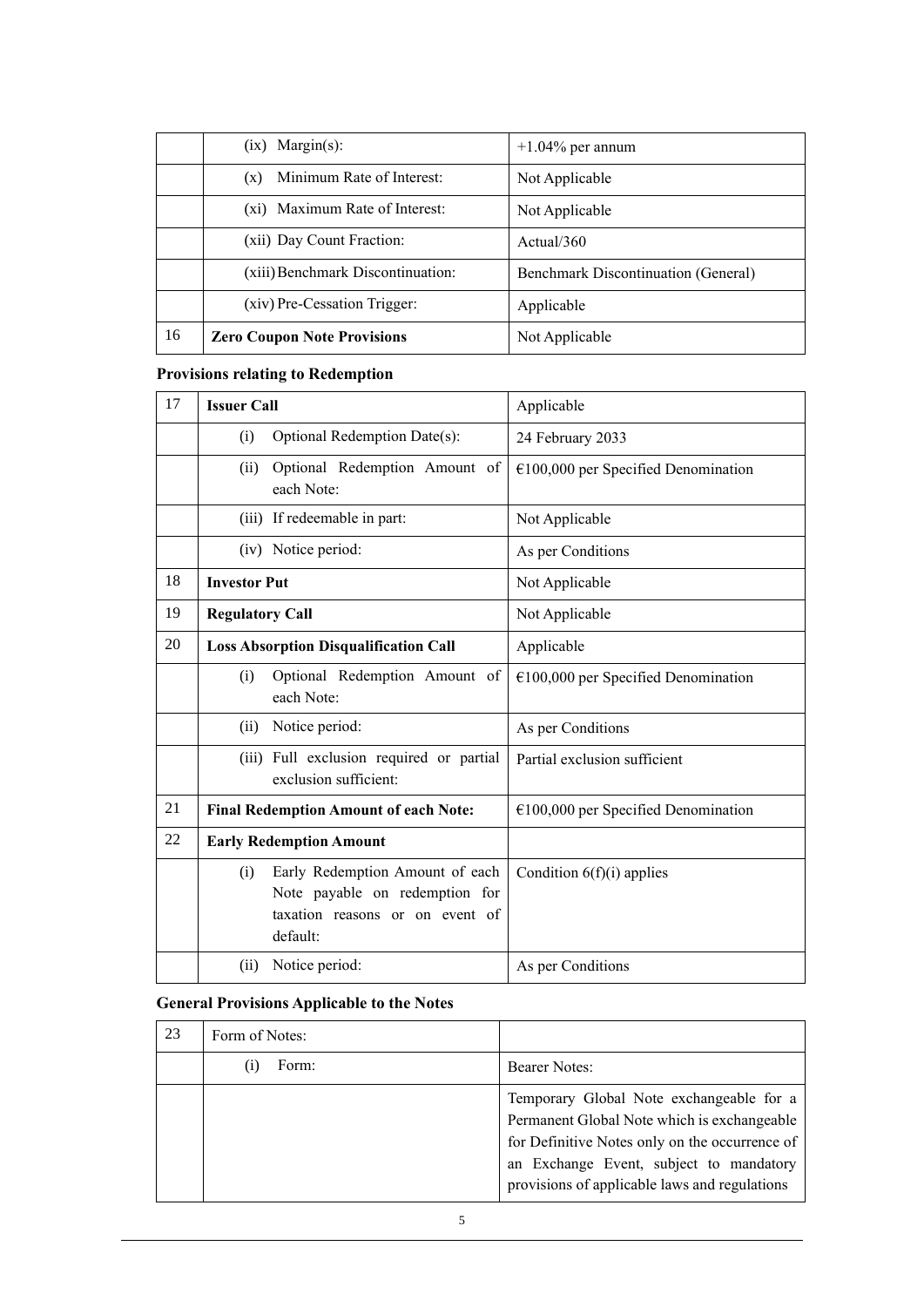|    | New Global Note:<br>(i)                                                                                     | Yes            |
|----|-------------------------------------------------------------------------------------------------------------|----------------|
| 24 | Additional Financial Centre(s) or other<br>special provisions relating to Payment<br>Dates:                 | Not Applicable |
| 25 | Talons for future Coupons to be attached to<br>Definitive Notes (and dates on which such<br>Talons mature): | N <sub>0</sub> |

## **Responsibility**

The Issuer accepts responsibility for the information contained in these Final Terms. To the best of the knowledge of the Issuer the information contained in these Final Terms is in accordance with the facts and makes no omission likely to affect their import.

Signed on behalf of the Issuer:

By: ....................................................... *Duly authorised*

By: ....................................................... *Duly authorised*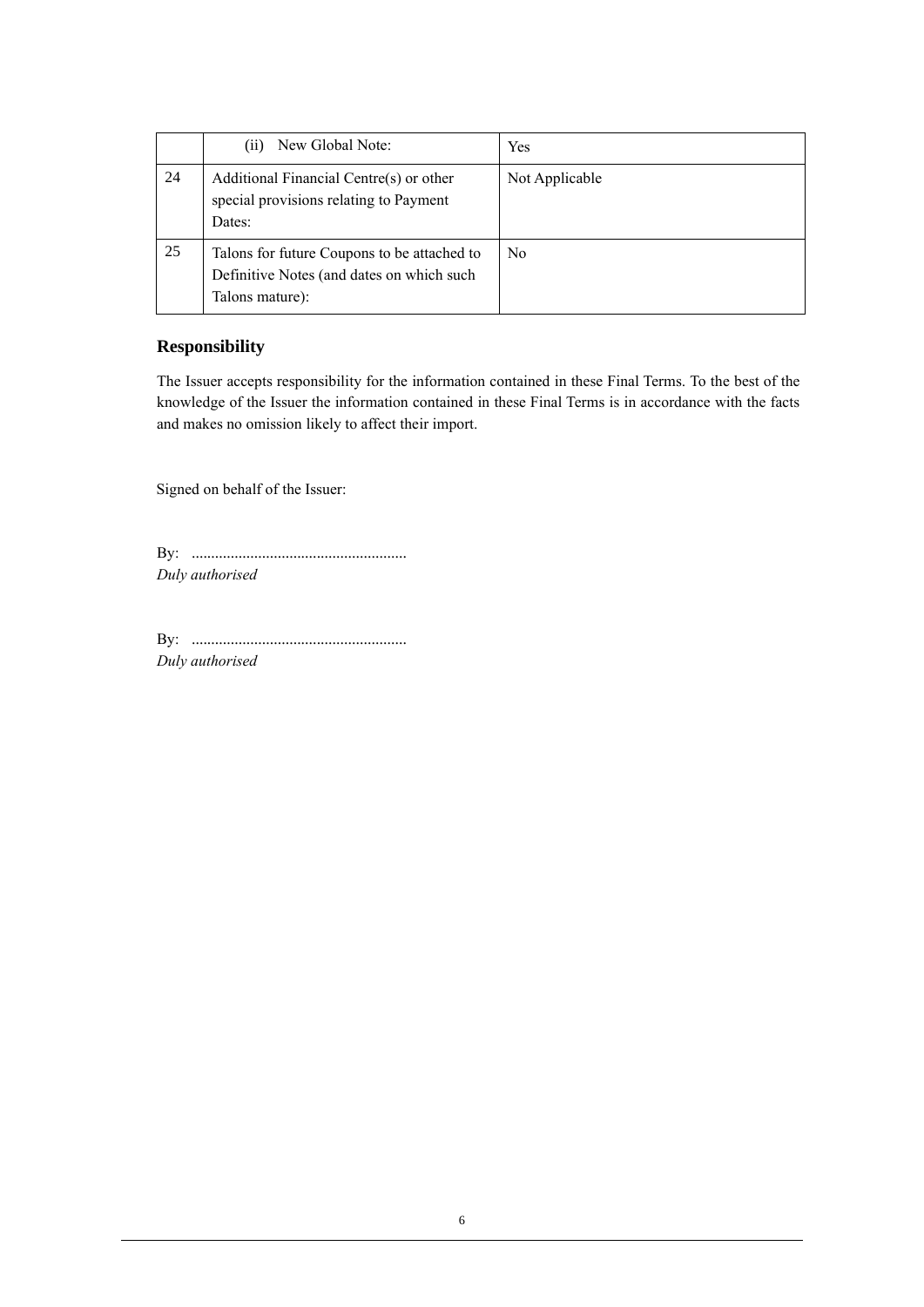#### **Part B — Other Information**

#### **1 Listing and Trading**

|     | Listing and admission to trading:                                                         | Application has been made by the Issuer (or on its<br>behalf) for the Notes to be admitted to trading on<br>Euronext Amsterdam with effect from the Issue Date. |
|-----|-------------------------------------------------------------------------------------------|-----------------------------------------------------------------------------------------------------------------------------------------------------------------|
| (i) | Estimate of total expenses related to $\left  \right. \in 8,925$<br>admission to trading: |                                                                                                                                                                 |

#### **2 Ratings**

| Ratings: | The Notes to be issued have been rated |
|----------|----------------------------------------|
|          | $S\&P: A-$                             |
|          | Moody's: Baa1                          |
|          | Fitch: $A+$                            |

### **3 Interests of Natural and Legal Persons involved in the Issue**

Save for any fees payable to the Managers, so far as the Issuer is aware, no person involved in the issue of the Notes has an interest material to the offer. The Managers and their affiliates have engaged, and may in the future engage, in investment banking and/or commercial banking transactions with, and may perform other services for, the Issuer and its affiliates in the ordinary course of business.

#### **4 Reasons for the offer and estimated net proceeds**

| (i) Reasons for the offer:   | The net proceeds from the issue of the Notes will be<br>applied by the Issuer for its general corporate purposes. |
|------------------------------|-------------------------------------------------------------------------------------------------------------------|
| (ii) Estimated net proceeds: | €75,000,000                                                                                                       |

#### **5 Operational Information**

| (i)  | ISIN:                                                                                                                                                                                                              | XS2449218093             |
|------|--------------------------------------------------------------------------------------------------------------------------------------------------------------------------------------------------------------------|--------------------------|
| (i)  | Common Code:                                                                                                                                                                                                       | 244921809                |
|      | (iii) CMU Instrument Number:                                                                                                                                                                                       | Not Applicable           |
|      | (iv) Other relevant code:                                                                                                                                                                                          | WKN: A3K2PZ              |
| (v)  | Any clearing system(s) other<br>than Euroclear Bank SA/NV and<br>Clearstream Banking, S.A., the<br>CMU, Euroclear Netherlands<br>and the Depository Trust<br>Company and the relevant<br>identification number(s): | Not Applicable           |
| (vi) | Delivery:                                                                                                                                                                                                          | Delivery against payment |